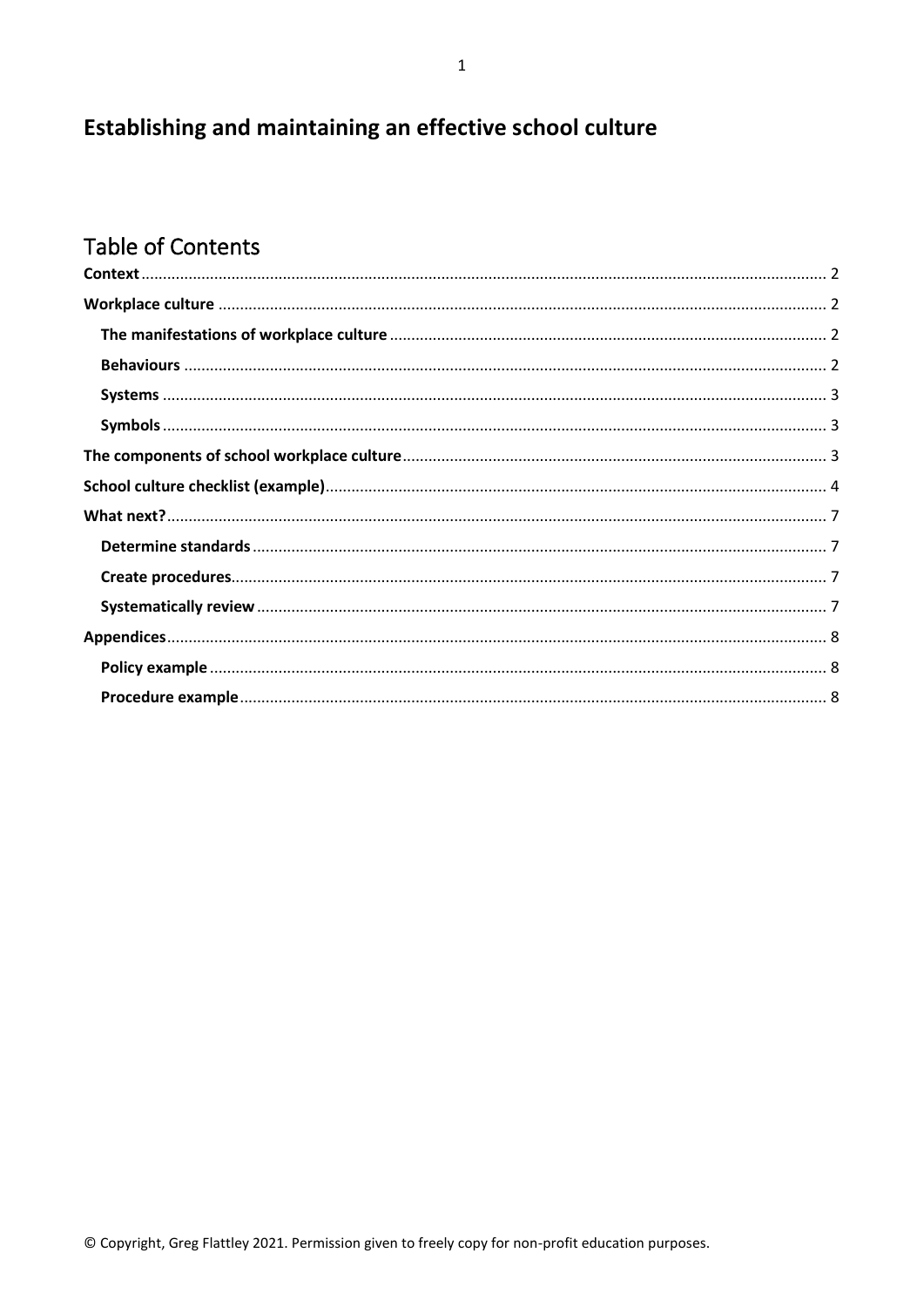## <span id="page-1-0"></span>**Context**

The word, culture, generally has two contexts. One is the artistic and intellectual expressions of a society in general and the other is the operational manifestations of a clearly defined group or workplace within that society. The context for culture in this article is the school workplace.

## <span id="page-1-1"></span>Workplace culture

Workplace culture strongly influences the ability of a school to achieve its mission and vision. A dysfunctional culture typifies a dysfunctional school and vice versa. Because it is a prime responsibility of school leaders to lead the determination and execution of the school mission and vision, it also becomes their responsibility to establish and maintain a highly functioning workplace culture.

### <span id="page-1-2"></span>The manifestations of workplace culture

Carolyn Taylor's book Walking the Talk (Random House, 2005) explains workplace culture in terms of three useful manifestations; behaviours, systems and symbols. Useful because they can be listed, described, included in school-based policies, and audited for continuing effectiveness. Because the manifestations are the useful aspect of culture, there is no need to agonise over trying to define what a workplace culture is.



### <span id="page-1-3"></span>Behaviours

These are the observable behaviours of everyone in the school. They can be observed as collective behaviours, common to many (typical), or individual behaviours that are tolerated or accepted by the majority. If unacceptable behaviour is tolerated by school leaders, it sets the baseline standard for the school's culture. It is most important, then, that unacceptable behaviour is defined, clearly communicated, and dealt with in a prompt, consistent and fair manner by school leaders.

The biggest influence on a school's culture is the behaviour of its leaders. Explicitly describing, demonstrating and modelling expected behaviours helps leaders to gain the trust of others and achieve high workplace efficacy. Those expected behaviours are strongly underpinned by a set of beliefs and it is by consultation and consensus that an agreed set of beliefs is identified and expressed through workplace policies, systems and symbols. Without agreement, compliance with cultural expectations is at risk of being low or non-existent.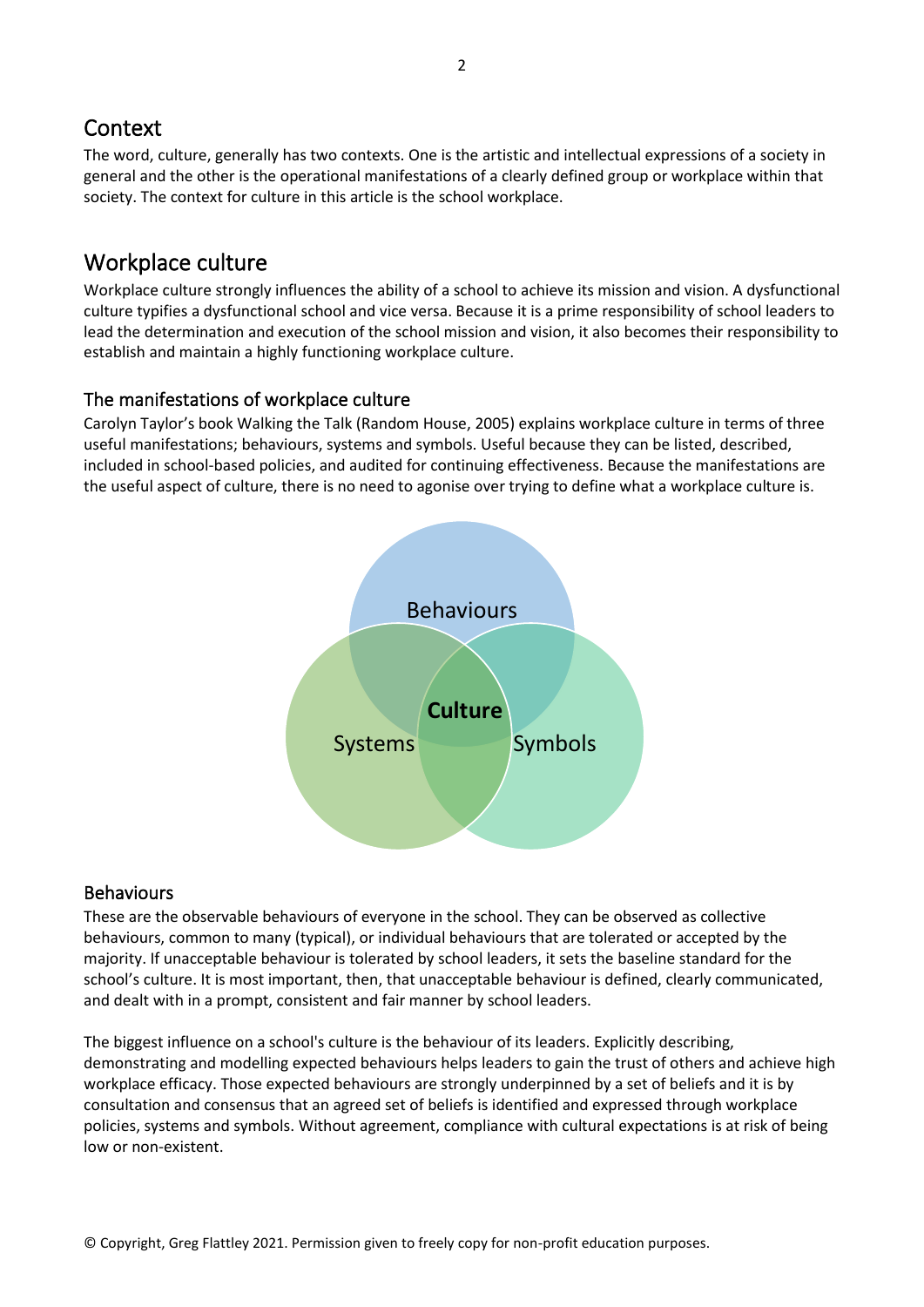#### <span id="page-2-0"></span>Systems

Systems determine how to implement school policies. They relate to learning, human resources, material resources, the school environment, and the administration of the school's programs. Which systems are in place, their relevance to the mission and vision of the school, and how well they are implemented, all indicate the functionality of the school culture.

In particular, systems relating to human resources, both employees and students, have a strong effect on culture. For example; a school that lacks an agreed bullying and harassment policy is at high risk of unacceptable behaviours affecting its culture.

#### <span id="page-2-1"></span>Symbols

The visual impressions of a school strongly indicate how functional its culture is. Such aspects as the signage, cleanliness and maintenance of the buildings and grounds communicate the degree of safety and care that permeates the school. How people dress and present themselves indicates their attitudes to work, including their beliefs about relationships and how students learn. The physical presentation of the learning spaces, such as displays, furniture and other resources, indicates the school's approaches to student learning and how effective that learning is. The prevalence of relaxed demeanours and smiling faces indicates how happy people are in the workplace.

Understanding the importance of symbols, and being explicit about what they should be, strongly helps to establish and maintain a culture of high efficacy. Visual symbolism can be expressed in school policies and codes; such as an assets replacement policy, an occupational health & safety policy, and a dress code.

Often referred to as the hidden curriculum, it is the behaviour of adults and the systems and symbols in a school that strongly influence the attitudes and behaviours of students, especially their attitudes to learning and their care of each other.

## <span id="page-2-2"></span>The components of school workplace culture

The components of a school workplace culture can be classified under the following closely-related and intersecting headings.

- 1. Efficacy and development
- 2. Morale; which can be further refined as being
	- a. A sense of achievement
	- b. A sense of influence
	- c. A sense of affiliation
- 3. Trust and safety (psychological & physical)

A table of such components can be used as a checklist, allowing the school to periodically audit its cultural health and the following checklist is an example. It is not exhaustive and can be adjusted or added to according to preference. Note that some of the components could be assigned to all three manifestations of culture but have been subjectively placed in the column deemed most appropriate.

Most of the components apply to the adults in the school, especially the senior leadership team members. However, many also relate to the students and broader community.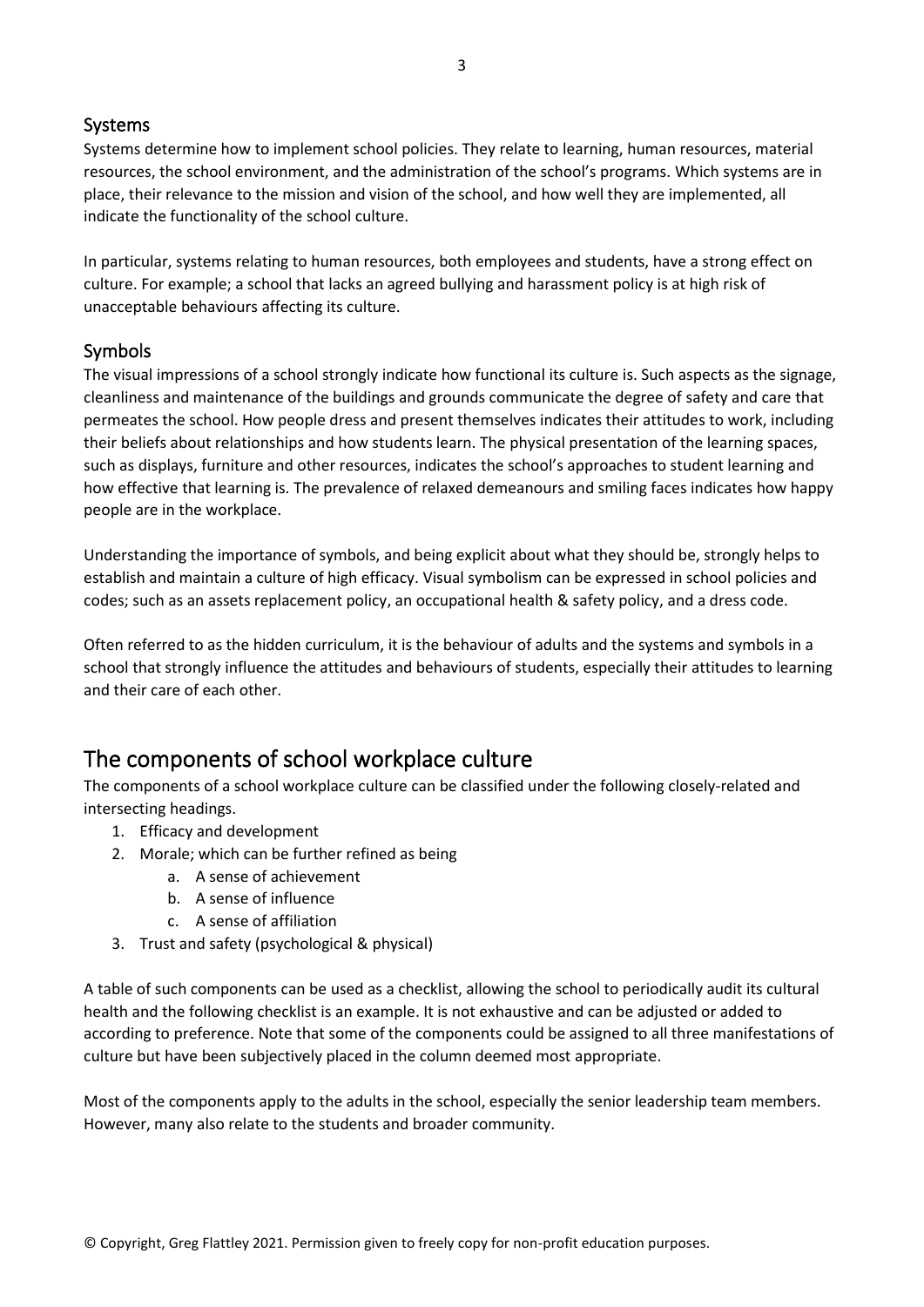# <span id="page-3-0"></span>School culture checklist (example)

| <b>Classification</b> | No.            | <b>Component</b> | <b>Behaviours</b>                    | <b>Systems</b>     | <b>Symbols</b>   | <b>Check</b> |
|-----------------------|----------------|------------------|--------------------------------------|--------------------|------------------|--------------|
| <b>Efficacy &amp;</b> | $\mathbf{1}$   | Competence       |                                      | Job descriptions   |                  |              |
| development           | $\overline{2}$ |                  |                                      | Agreed mission &   |                  |              |
|                       |                |                  |                                      | vision             |                  |              |
|                       | $\overline{3}$ |                  | High expectations                    |                    |                  |              |
|                       | $\overline{4}$ |                  | Solving complex                      |                    |                  |              |
|                       |                |                  | problems                             |                    |                  |              |
|                       | 5              |                  | Optimal use of                       |                    |                  |              |
|                       |                |                  | adult expertise                      |                    |                  |              |
|                       | 6              |                  | Agreed beliefs                       |                    |                  |              |
|                       |                |                  | about student                        |                    |                  |              |
|                       |                |                  | learning                             |                    |                  |              |
|                       | $\overline{7}$ |                  |                                      | Agreed school-     |                  |              |
|                       |                |                  |                                      | based policies &   |                  |              |
|                       |                |                  |                                      | procedures         |                  |              |
|                       | 8              |                  |                                      | Negotiated &       |                  |              |
|                       |                |                  |                                      | agreed budgets     |                  |              |
|                       | 9              |                  |                                      | Merit-based hiring |                  |              |
|                       | 10             |                  |                                      | Strategic targeted |                  |              |
|                       |                |                  |                                      | resourcing         |                  |              |
|                       | 11             |                  |                                      |                    | Appropriate      |              |
|                       |                |                  |                                      |                    | learning         |              |
|                       |                |                  |                                      |                    | environment      |              |
|                       | 12             |                  |                                      |                    | Adequate         |              |
|                       |                |                  |                                      |                    | resources        |              |
|                       | 13             |                  |                                      |                    | Students on task |              |
|                       | 14             |                  |                                      |                    | Shared calendar  |              |
|                       | 15             |                  |                                      | Scheduled shared   |                  |              |
|                       |                |                  |                                      | planning times     |                  |              |
|                       | 16             |                  |                                      |                    | Meetings         |              |
|                       | 17             |                  | Student-centered                     |                    |                  |              |
|                       |                |                  | leadership                           |                    |                  |              |
|                       | 18             |                  | Leading &                            |                    |                  |              |
|                       |                |                  | participating in                     |                    |                  |              |
|                       |                |                  | teacher learning                     |                    |                  |              |
|                       | 19             |                  | The Principal as<br>the lead learner |                    |                  |              |
|                       | 20             |                  |                                      |                    | Observed         |              |
|                       |                |                  |                                      |                    | activity         |              |
|                       | 21             |                  |                                      | Learning walks     |                  |              |
|                       | 22             | Knowledge        |                                      | Qualifications     |                  |              |
|                       | 23             |                  |                                      |                    | Displayed        |              |
|                       |                |                  |                                      |                    | agreed mission   |              |
|                       |                |                  |                                      |                    | & vision         |              |
|                       | 24             |                  |                                      | Professional       |                  |              |
|                       |                |                  |                                      | development        |                  |              |
|                       | 25             |                  |                                      |                    | Handbooks        |              |
|                       |                |                  |                                      |                    |                  |              |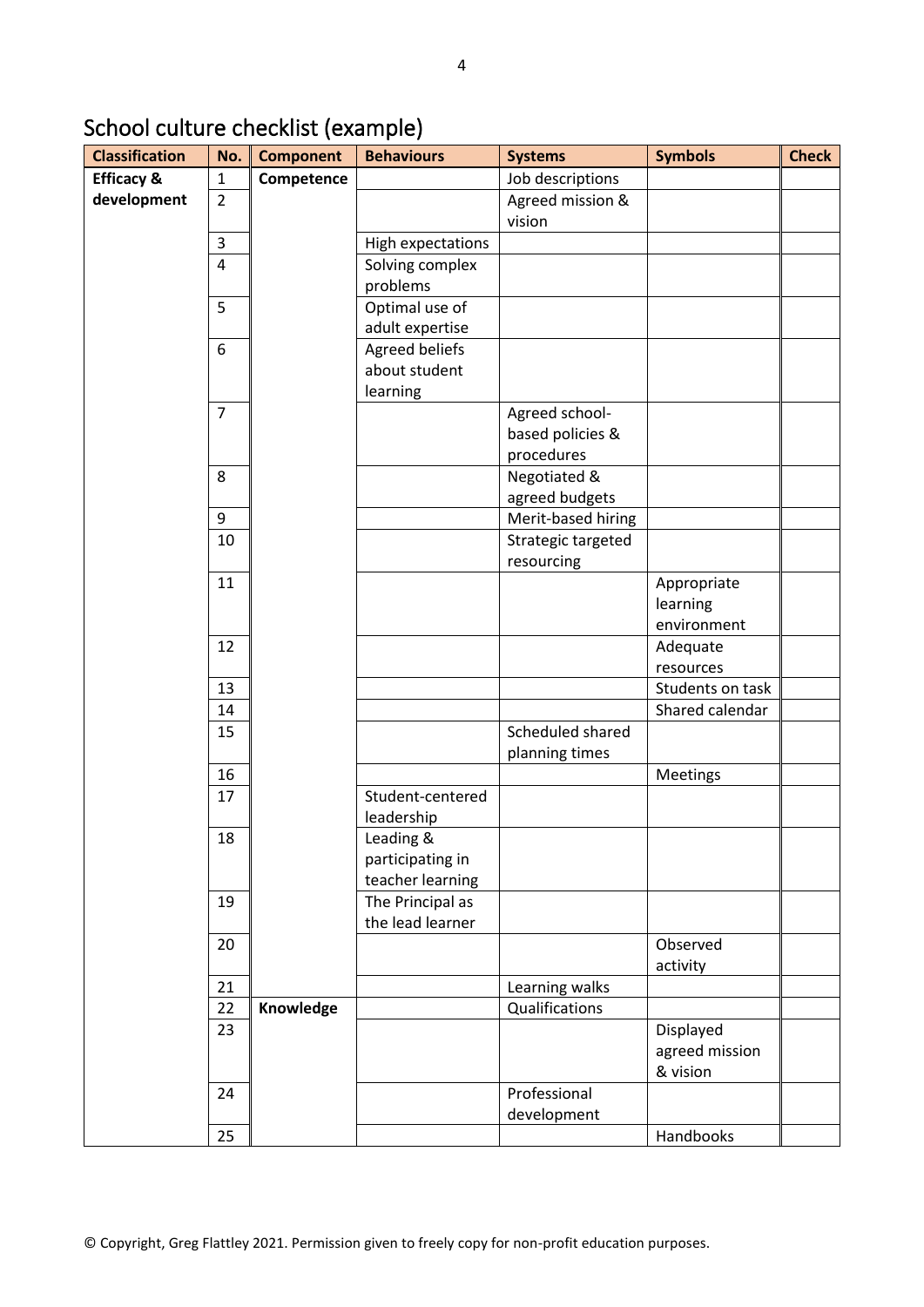| <b>Classification</b> | No.                            | <b>Component</b>   | <b>Behaviours</b>              | <b>Systems</b>     | <b>Symbols</b> | <b>Check</b> |
|-----------------------|--------------------------------|--------------------|--------------------------------|--------------------|----------------|--------------|
| <b>Efficacy &amp;</b> | 26                             | Knowledge          |                                |                    | Professional   |              |
| development           |                                | (cont'd)           |                                |                    | library        |              |
| (cont'd)              | 27                             |                    | Transparency                   |                    |                |              |
|                       | 28                             |                    |                                | Daily bulletins    |                |              |
|                       | 29                             |                    |                                |                    | Posted         |              |
|                       |                                |                    |                                |                    | schedules      |              |
|                       | 30                             |                    |                                | Project goals,     |                |              |
|                       |                                |                    |                                | guidelines &       |                |              |
|                       |                                |                    |                                | expectations       |                |              |
|                       | 31                             | A growth           |                                | Coaching &         |                |              |
|                       |                                | mindset            |                                | mentoring          |                |              |
|                       | 32                             |                    | Sharing                        |                    |                |              |
|                       | 33                             |                    | Valuing innovation             |                    |                |              |
|                       | 34                             |                    | Creativity                     |                    |                |              |
|                       | 35                             |                    | Flexibility                    |                    |                |              |
|                       | 36                             |                    |                                | Personal feedback  |                |              |
|                       |                                |                    |                                | system             |                |              |
|                       | 37                             |                    |                                | Communities of     |                |              |
|                       |                                |                    |                                | practice           |                |              |
|                       | 38                             |                    |                                | Personal appraisal |                |              |
|                       | 39                             |                    |                                | PLC's              |                |              |
|                       | 40                             |                    |                                | Systematic program |                |              |
|                       |                                |                    |                                | review             |                |              |
| <b>Morale</b>         | $\mathbf{1}$<br>$\overline{2}$ | <b>Achievement</b> | Acknowledgement<br>Celebration |                    |                |              |
|                       | 3                              |                    |                                | Assigning          |                |              |
|                       |                                |                    |                                | responsibility     |                |              |
|                       | $\overline{4}$                 |                    |                                | Support            |                |              |
|                       | 5                              |                    |                                | Professional       |                |              |
|                       |                                |                    |                                | networks           |                |              |
|                       | 6                              | Influence          | Consulting                     |                    |                |              |
|                       | 7                              |                    | Whole community                |                    |                |              |
|                       |                                |                    | input                          |                    |                |              |
|                       | 8                              |                    |                                |                    | Parent helpers |              |
|                       | 9                              |                    |                                | Shared/distributed |                |              |
|                       |                                |                    |                                | leadership         |                |              |
|                       | 10                             |                    |                                | Team membership    |                |              |
|                       | 11                             |                    |                                | Shared meeting     |                |              |
|                       |                                |                    |                                | agendas & minutes  |                |              |
|                       | 12                             |                    |                                |                    | Professional   |              |
|                       |                                |                    |                                |                    | conversations  |              |
|                       | 13                             |                    |                                | Opinion surveys    |                |              |
|                       | 14                             |                    |                                | Interviews         |                |              |
|                       | 15                             |                    | Information                    |                    |                |              |
|                       |                                |                    | sharing                        |                    |                |              |
|                       | 16                             |                    |                                | Consensus          |                |              |
|                       | 17                             | <b>Affiliation</b> | Collaboration                  |                    |                |              |
|                       | 18                             |                    | Courtesy                       |                    |                |              |
|                       | 19                             |                    | Respect                        |                    |                |              |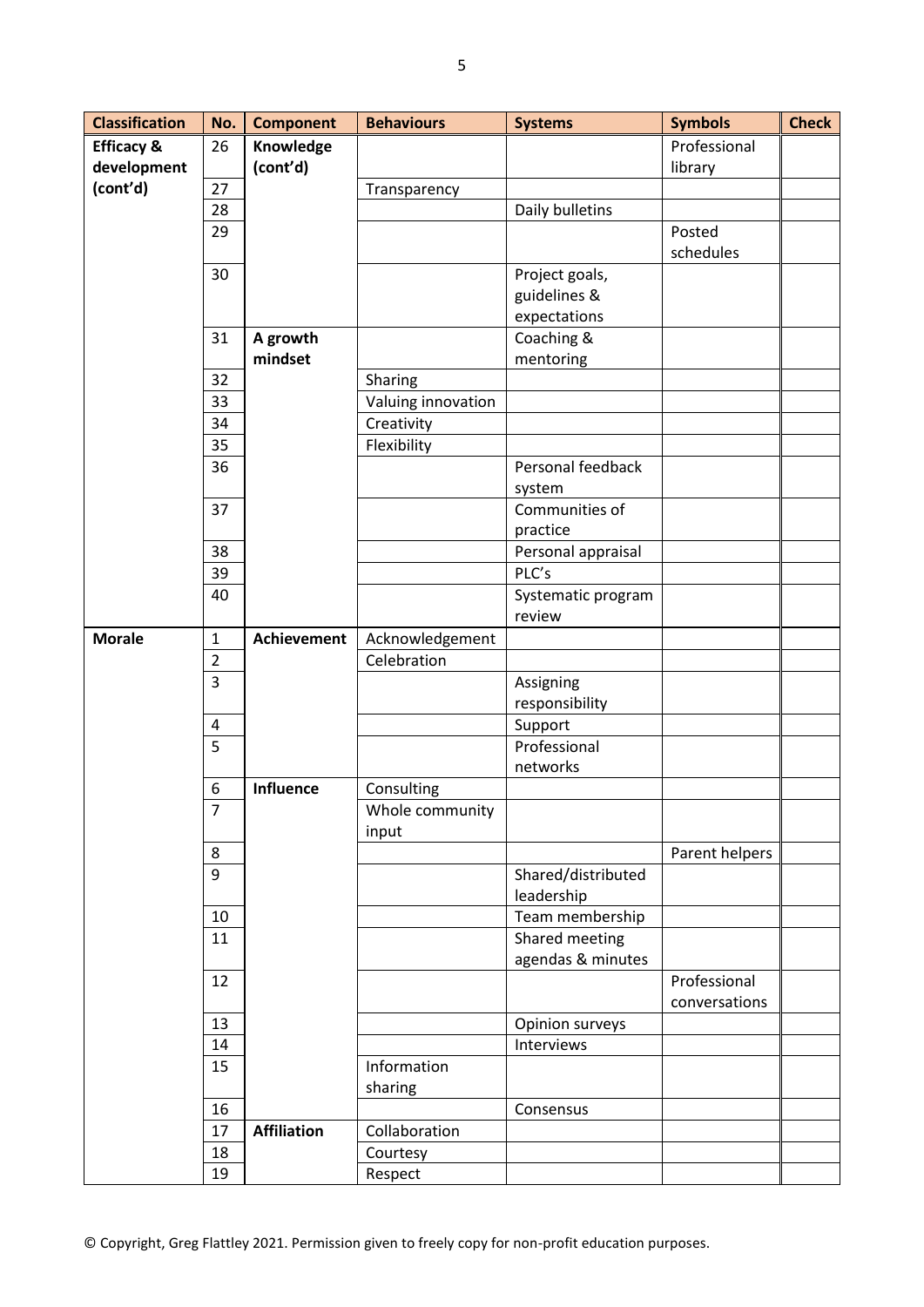| <b>Classification</b> | No.            | <b>Component</b>       | <b>Behaviours</b> | <b>Systems</b>                   | <b>Symbols</b> | <b>Check</b> |
|-----------------------|----------------|------------------------|-------------------|----------------------------------|----------------|--------------|
| <b>Morale</b>         | 20             | <b>Affiliation</b>     | Classroom visits  |                                  |                |              |
| (cont'd)              | 21             | (cont'd)               |                   |                                  | Agreed         |              |
|                       |                |                        |                   |                                  | belief         |              |
|                       |                |                        |                   |                                  | statements     |              |
|                       | 22             |                        |                   |                                  | Teamwork       |              |
|                       | 23             |                        | Engagement        |                                  |                |              |
|                       | 24             |                        | Approachability   |                                  |                |              |
|                       | 25             |                        | Availability      |                                  |                |              |
|                       | 26             |                        |                   |                                  | Staff lounge   |              |
|                       | 27             |                        | Reflective        |                                  |                |              |
|                       |                |                        | listening         |                                  |                |              |
|                       | 28             |                        | Inclusivity       |                                  |                |              |
|                       | 29             |                        |                   |                                  | Aesthetics     |              |
|                       | 30             |                        |                   | Workload equity                  |                |              |
| Trust &               | $\mathbf{1}$   | Psychological          | Genuine care      |                                  |                |              |
| safety                | $\overline{2}$ | safety                 |                   | <b>Bullying &amp; harassment</b> |                |              |
|                       |                |                        |                   | policy & procedures              |                |              |
|                       | 3              |                        |                   | Behaviour                        |                |              |
|                       |                |                        |                   | management                       |                |              |
|                       |                |                        |                   | procedures                       |                |              |
|                       | 4              |                        | Reliability       |                                  |                |              |
|                       | 5              |                        |                   | Code of ethics                   |                |              |
|                       | 6              |                        | Consistency       |                                  |                |              |
|                       | $\overline{7}$ |                        |                   | Code of behaviour                |                |              |
|                       | 8              |                        | Active listening  |                                  |                |              |
|                       | 9              |                        | Confidentiality   |                                  |                |              |
|                       | 10             |                        |                   | Dress code                       |                |              |
|                       | 11             |                        |                   |                                  | Dress &        |              |
|                       |                |                        |                   |                                  | demeanour      |              |
|                       | 12             |                        |                   | Transparency                     |                |              |
|                       | 13             |                        |                   | Communication                    |                |              |
|                       | 14             |                        |                   |                                  | Signage        |              |
|                       | 15             |                        | Personal          |                                  |                |              |
|                       |                |                        | integrity         |                                  |                |              |
|                       | 16             |                        |                   |                                  | Resource       |              |
|                       |                |                        |                   |                                  | relevance &    |              |
|                       |                |                        |                   |                                  | maintenance    |              |
|                       | 17             | <b>Physical safety</b> |                   | Safety audits                    |                |              |
|                       | 18             |                        |                   | Student supervision              |                |              |
|                       | 19             |                        |                   |                                  | Safety         |              |
|                       |                |                        |                   |                                  | compliant      |              |
|                       |                |                        |                   |                                  | resources      |              |
|                       | 20             |                        |                   | <b>Emergency procedures</b>      |                |              |
|                       | 21             |                        |                   |                                  | Disabled       |              |
|                       |                |                        |                   |                                  | access         |              |
|                       | 22             |                        |                   |                                  | Cleanliness    |              |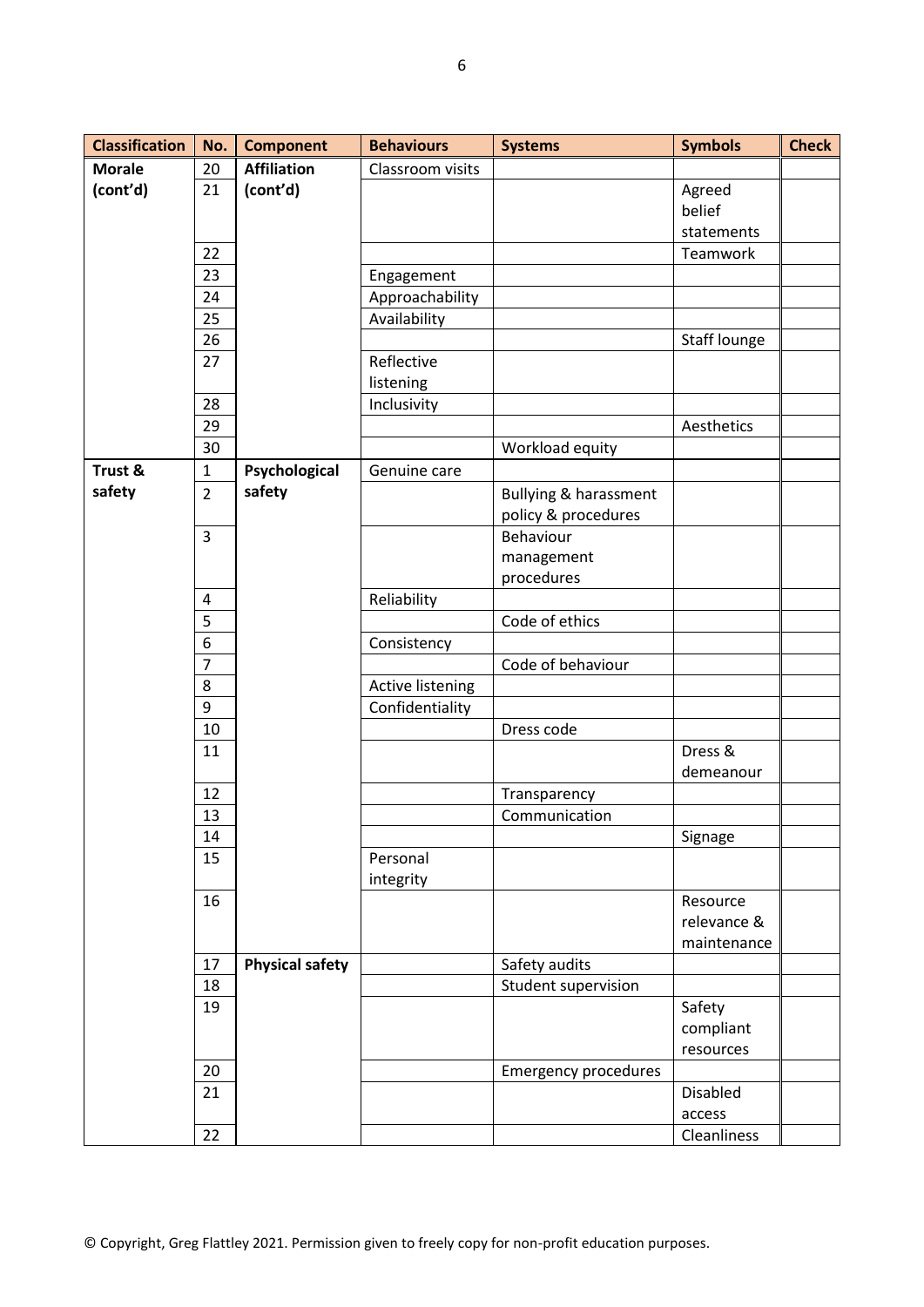## <span id="page-6-0"></span>What next?

Without action, these components of workplace culture are just words on paper and they cannot be mandated. To achieve compliance, they must be owned by the whole school community, deliberately explored over time and explicitly described as common understandings. These agreed understandings then need to be enshrined in school-based policies and procedures.

They must also be modelled by school leaders and normalised as standard practice throughout the school community. Non-compliance needs to be challenged, discussed and resolved by leaders.

The challenging aspect of this is how. How does a school community articulate its expectations and set its standards of workplace culture? One approach that helps to address this challenge is to take the following steps.

#### <span id="page-6-1"></span>Determine standards

- 1. Form a small task force to
	- a. Advertise its mission of spear-heading a school workplace culture review
	- b. Establish any need for cultural improvement by
		- I. Seeking comprehensive input through surveys, meetings and interviews
		- II. Collating and categorising the data
		- III. Publishing the findings
		- IV. Determining the components of workplace culture that are indicated by the data
- 2. Survey the whole school community to gather beliefs, values and/or expectations about the three manifestations of workplace culture for each of the determined components
- 3. Collate and distil the survey results under each component
- 4. Publish the survey results
- 5. Determine which classification the components belong to (Efficacy & development; Morale; Trust & safety) and create a table similar to the checklist example above
- 6. Use the surveyed beliefs, values and/or expectations to develop the components that fall in the Systems column into draft school-based policies, taking care to incorporate relevant Behaviours and Symbols (see the appendix example)
- 7. Publish the draft policies and seek feedback for refinement
- 8. Refine the draft policies accordingly and present them to the school's governing body for scrutiny and ratification
- 9. Publish the ratified policies as official documents

#### <span id="page-6-2"></span>Create procedures

- 1. With the leadership team, draft procedures that support the implementation of each ratified policy
- 2. Publish the drafts to all school-based employees and seek feedback for refinement
- 3. In the light of the feedback, finalise and publish the procedures as official documents **Note**: Usually, school-based procedures do not need to be ratified by the governing body

#### <span id="page-6-3"></span>Systematically review

- 1. Each year or sooner if indicated by need, survey the continuing relevance and effectiveness of each policy and its accompanying procedures. It may be expedient to adapt and use the culture checklist for this purpose.
- 2. Form small review teams to examine and update those policies and procedures indicated by the survey as being in need of review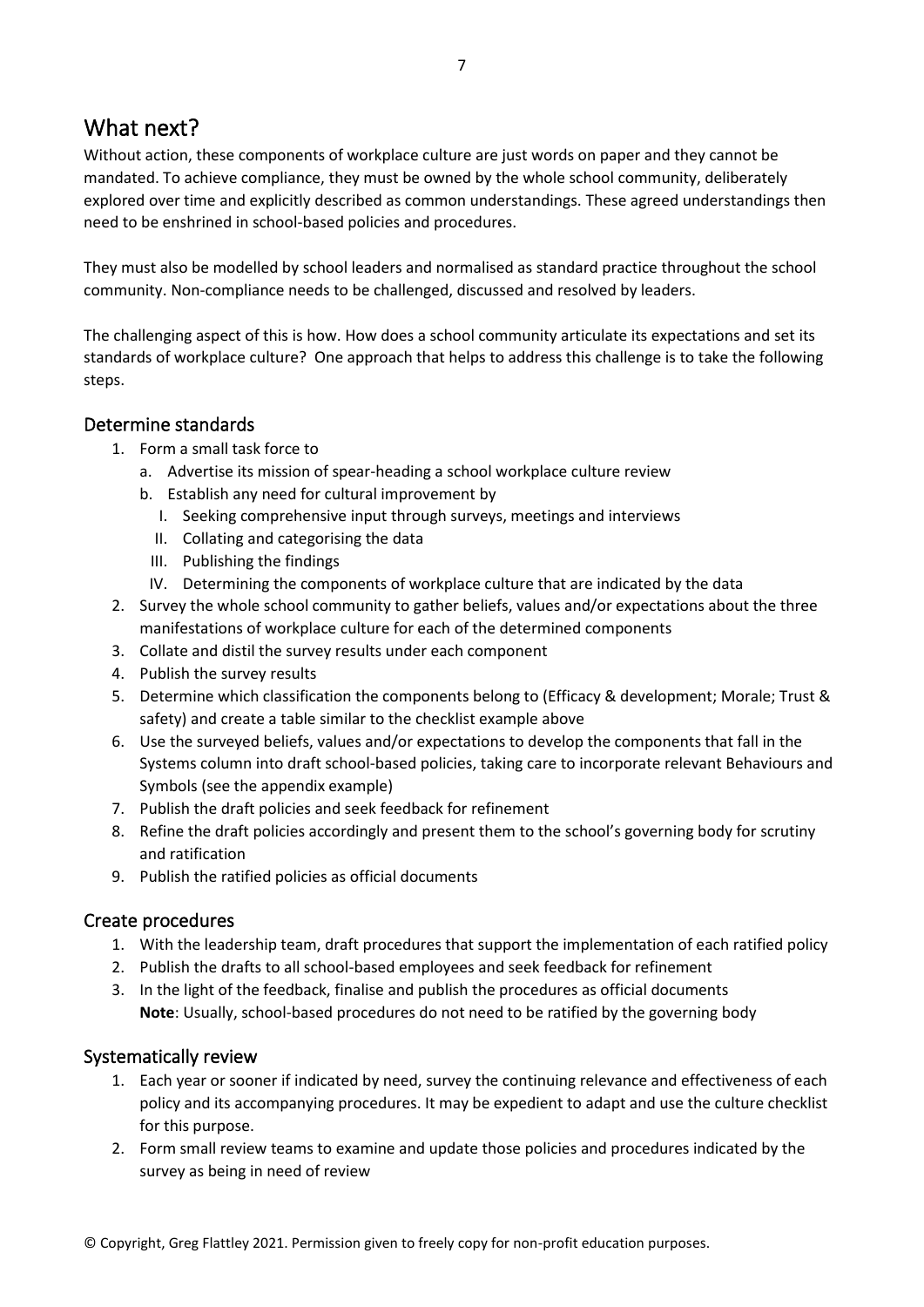- 3. Present the reviewed documents to the leadership team for scrutiny and refinement
- 4. Present the resulting reviewed policies to the governing body for ratification
- 5. Publish the freshly ratified policies and reviewed procedures as official documents

## <span id="page-7-0"></span>Appendices

#### <span id="page-7-1"></span>Policy example

### <span id="page-7-2"></span>**Student bullying and/or harassment policy**

#### **Beliefs**

- 1. The bullying and/or harassment of students has a negative effect on the educational environment of the school. Students who are bullied, intimidated or fearful of other students cannot take full advantage of the educational opportunities.
- 2. Bullying and/or harassment is an uninvited verbal, written or physical conduct directed at a student by another student(s) that has the intent and effect of:
	- a. Physically harming a student (e.g., hitting, kicking, spitting, pushing, and invading one's personal space in an aggressive manner)
	- b. Damaging, extorting or taking a student's personal property
	- c. Placing a student in reasonable fear of physical harm
	- d. Placing a student in emotional unrest by spreading rumours, manipulating social relationships or environment, engaging in social exclusion, extortion, intimidation, and ridicule
	- e. Discriminating against or marginalizing because of ethnicity, colour, disability, gender or sexual preference
	- f. Cyber-bullying: forms of verbal and psychological bullying that occur on the Internet through such social networking applications as e-mail, instant messaging, or personal profile web sites (such as Instagram)
	- g. Creating an intimidating or hostile environment that substantially interferes with a student's educational opportunities
	- h. Creating verbal statements or written remarks that are taunting, malicious, threatening or sexual

#### **Standards**

- 1. Bullying and/or harassment of a student by another student is strictly prohibited on school property, on school buses, and at school-sponsored events and/or activities, whether occurring on or off campus.
- 2. The school will conduct an annual bullying and/or harassment education program to provide definitions, inform students of their associated rights and responsibilities, and inform students of the consequences of bullying and/or harassing other students.
- 3. The school will conduct an annual bullying and harassment survey to determine the extent of such abuse and any necessary intervention and/or support actions that need to be instigated.

#### **Guidelines**

- 1. This policy should be read in conjunction with the Community Relations Global policy, Code of Conduct, Code of Ethics (Teachers), Student Rights, Responsibilities and Expectations policy, Student Morale policy and relevant School Board policies.
- 2. Consequences for students who are found to have bullied others may include counselling, parent conference, detention, suspension, expulsion, and/or exclusion from school-sponsored activities.
- 3. Depending upon the severity of a particular situation, the Director may also take appropriate steps to ensure students' safety. Such steps may include separating and supervising the students involved, reporting incidents to law enforcement bodies, if appropriate, and the implementation of a safety plan and/or supervision plan with parents.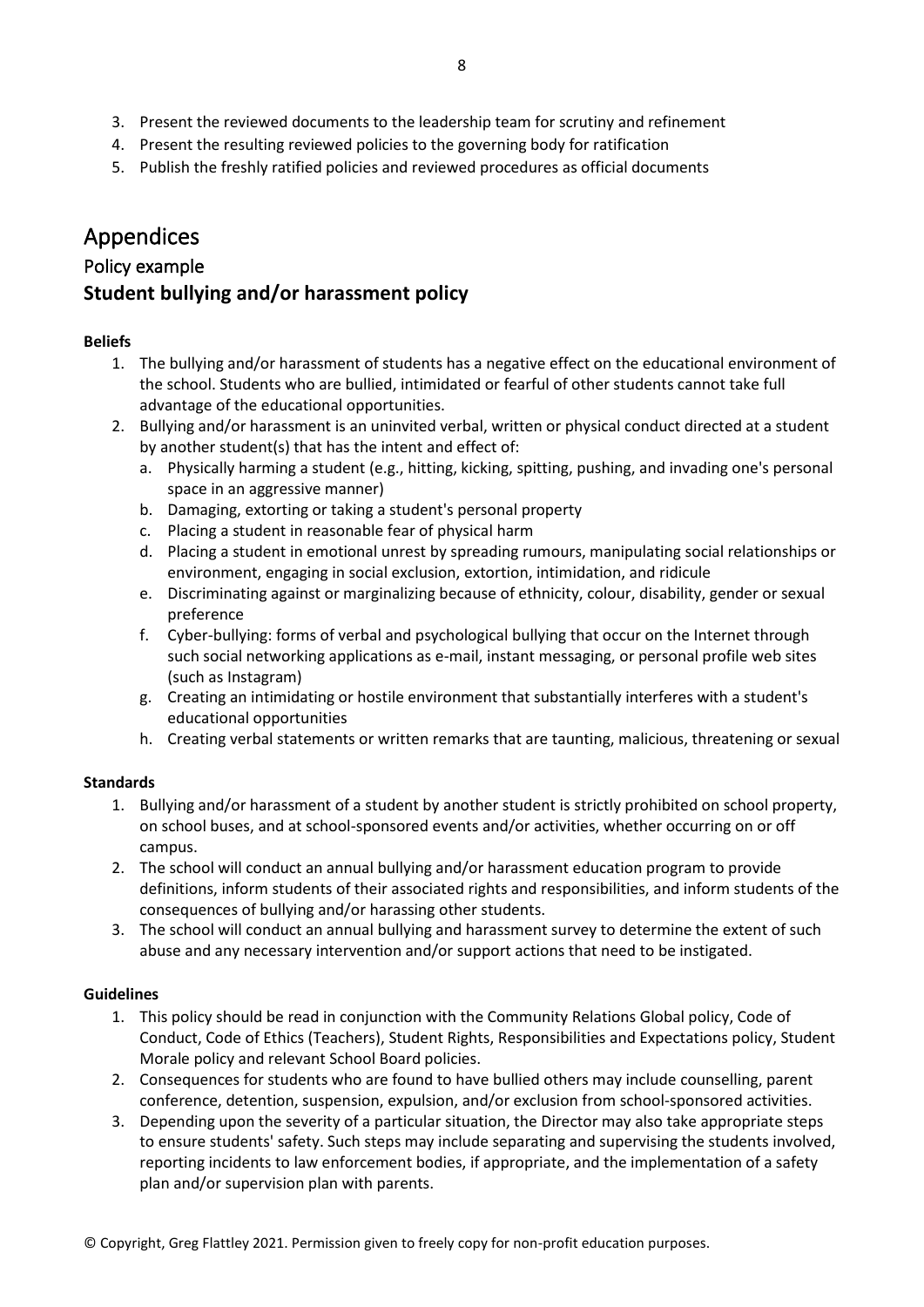## Procedure example **Bullying survey**

We value your opinion about how safe our school is and we are now seeking your honest opinion about bullying at school.

.

Please finish writing the next sentence. A bully is a person who

Please think about these questions and answer them truthfully.

| Have you ever been bullied at our school?        | Yes |  |
|--------------------------------------------------|-----|--|
|                                                  | N٥  |  |
| Have others ever been bullied at our school? Yes |     |  |
|                                                  | N٥  |  |

If you answered 'Yes', please answer these other questions. You can tick more than one box.

| What is your sex?      | Female               |  |
|------------------------|----------------------|--|
|                        | Male                 |  |
|                        |                      |  |
| When did this happen?  | Today                |  |
|                        | Yesterday            |  |
|                        | Last Week            |  |
|                        | Last month           |  |
|                        | Early this year      |  |
|                        | Last year            |  |
|                        |                      |  |
|                        |                      |  |
| Where did this happen? | In class             |  |
|                        | In the building      |  |
|                        | In the playground    |  |
|                        | Outside the gate     |  |
|                        | In the school bus    |  |
|                        | On the way to school |  |
|                        | On the way home      |  |
|                        | Internet/Web         |  |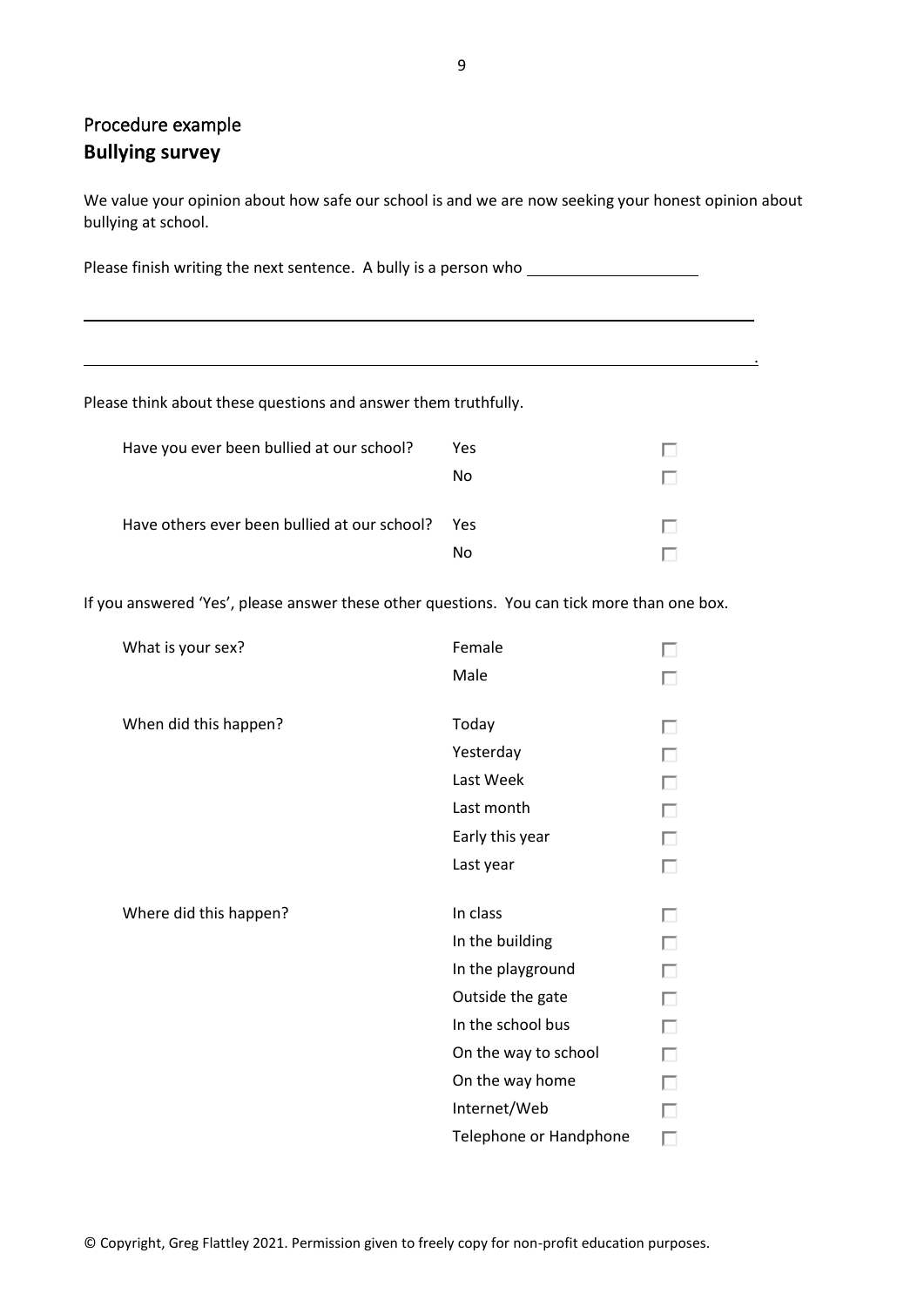If it happened in the building or playground, please explain where.

What happened? Contact Management Contact Management Contact Left out of games  $\Box$ Bad looks П Bad words П Called names п Bad notes or letters п Graffiti П Threats П Demands П Things damaged or taken П Pushed around П Hit П **Other** П Do you know why this happened? Yes п No П Was it because of any of these things? Your looks п Your size П Your clothes Г Your colour П Your religion П Your gender п Your family П Where you live П Things you like or don't like  $\Box$ **Other**  $\Box$ Was the bully the same sex as you are? Yes П No П What did you do after it happened? Just felt bad П Told a teacher П Told a parent П Bullied backП

If you were bullied, please answer these other questions.

.